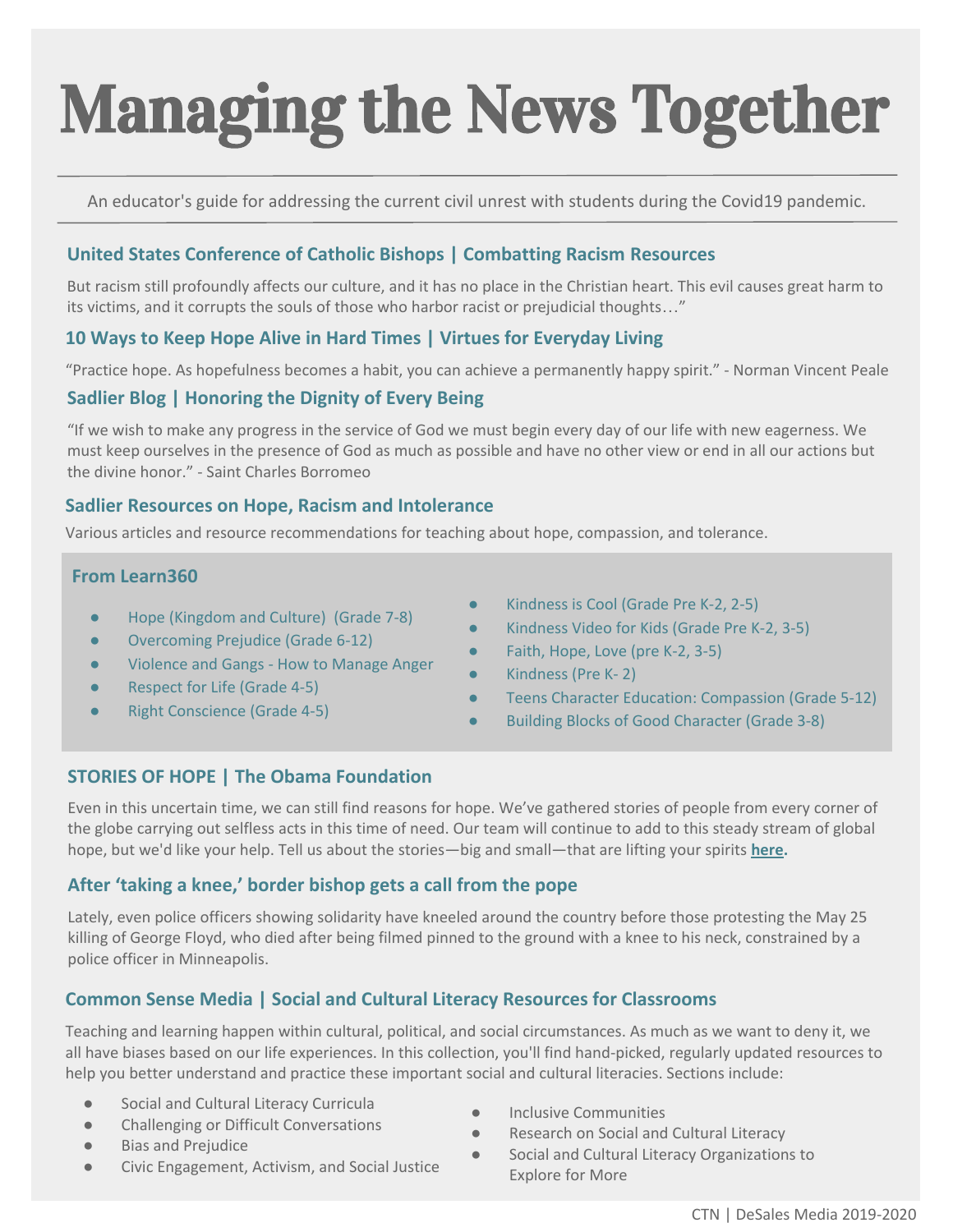# Managing the News Together

An educator's guide for addressing the current civil unrest with students during the Covid19 pandemic.

#### **[Helping Kids Process Violence, Trauma, and Race in a World of Nonstop News](https://www.youtube.com/watch?v=dhjMyOqu2G8&j=7815235&sfmc_sub=191369987&l=2048712_HTML&u=147209157&mid=6409703&jb=2395&utm_source=CWCS_livestream_20200602&utm_medium=email)**

Tuesday, June 2, 2020 3 p.m. PT / 6 p.m. ET [Watch](https://www.youtube.com/watch?v=dhjMyOqu2G8&j=7815235&sfmc_sub=191369987&l=2048712_HTML&u=147209157&mid=6409703&jb=2395&utm_source=CWCS_livestream_20200602&utm_medium=email)

With near-constant exposure to news and social media, more kids are witnessing violence and its aftermath firsthand. Please join child development, children's health, and trauma-care experts to talk about ways families can support their children, one another, and a just future.

#### **[As Protests Erupt After George Floyd's Death, Teachers Grieve With Students From a Distance](http://blogs.edweek.org/teachers/teaching_now/2020/06/as_protests_erupt_after_george_floyds_death_teachers_grieve_with_students_from_a_distance.html?cmp=eml-enl-eu-news1&M=59586924&U=&UUID=c8c79071e43cfb733d3ed474333f45d2)**

By Madeline Will and Sarah Schwartz | June 1, 2020 5:46 PM

Protests against police brutality have erupted across the country over the past three days, leading to tough classroom conversations about race, racism, and police violence.

#### **[Teaching Tolerance | Why Teaching Black Lives Matter Matters | Part I](https://www.tolerance.org/magazine/summer-2017/why-teaching-black-lives-matter-matters-part-i)**

Jamilah Pitts Issue 56, Summer 2017

All educators have the civic responsibility to learn and teach the basic history and tenets of this movement for racial justice.

#### **[Teaching Tolerance | Let's Talk! Teaching Black Lives Matter Webinar](https://www.tolerance.org/professional-development/webinars/teaching-blm)**

January 31, 2017 - 3:30 PM CST | [Watch](https://event.on24.com/eventRegistration/EventLobbyServlet?target=reg20.jsp&partnerref=rss-events&eventid=1327843&sessionid=1&key=71656A4E5CD94975E4E961E4A8A9643F®Tag=&sourcepage=register)

The sequel to Let's Talk! Discussing Black Lives Matter in the Classroom, this webinar will review the education-related policy demands within the Movement For Black Lives' platform: Invest-Divest and Community Control. Participants will receive resources and a framework for bringing the Black Lives Matter movement into their classrooms. This webinar features EduColor.

#### **['Moments like now are why we teach': Educators tackle tough conversations about race and](https://www.chalkbeat.org/2020/5/31/21276371/educators-tackle-tough-conversations-about-race-and-violence-this-time-virtually)  [violence — this time virtually'](https://www.chalkbeat.org/2020/5/31/21276371/educators-tackle-tough-conversations-about-race-and-violence-this-time-virtually)**

By Reema Amin, Caroline Bauman, and Stephanie Wang May 31, 2020

Reading about Brown v. Board of Education over Google Meet. Holding one-on-one Zooms with students struggling with their emotions. Planning lessons on criminal justice reform for the fall — both in-person and remote, in case school buildings don't reopen.

#### **[Inside Higher Ed | Hope Matters](https://www.insidehighered.com/advice/2020/03/17/10-strategies-support-students-and-help-them-learn-during-coronavirus-crisis)**

By Mays Imad March 17, 2020

Mays Imad offers 10 teaching strategies to support students and help them continue to learn during this time of uncertainty.

#### **[New York Times | Coronavirus Resources: Teaching, Learning and Thinking Critically](https://www.nytimes.com/2020/03/11/learning/coronavirus-resources-teaching-learning-and-thinking-critically.html)**

A page we will continue to update with ideas for working, at school or at home, with content from The Times and other reliable sources about this global pandemic.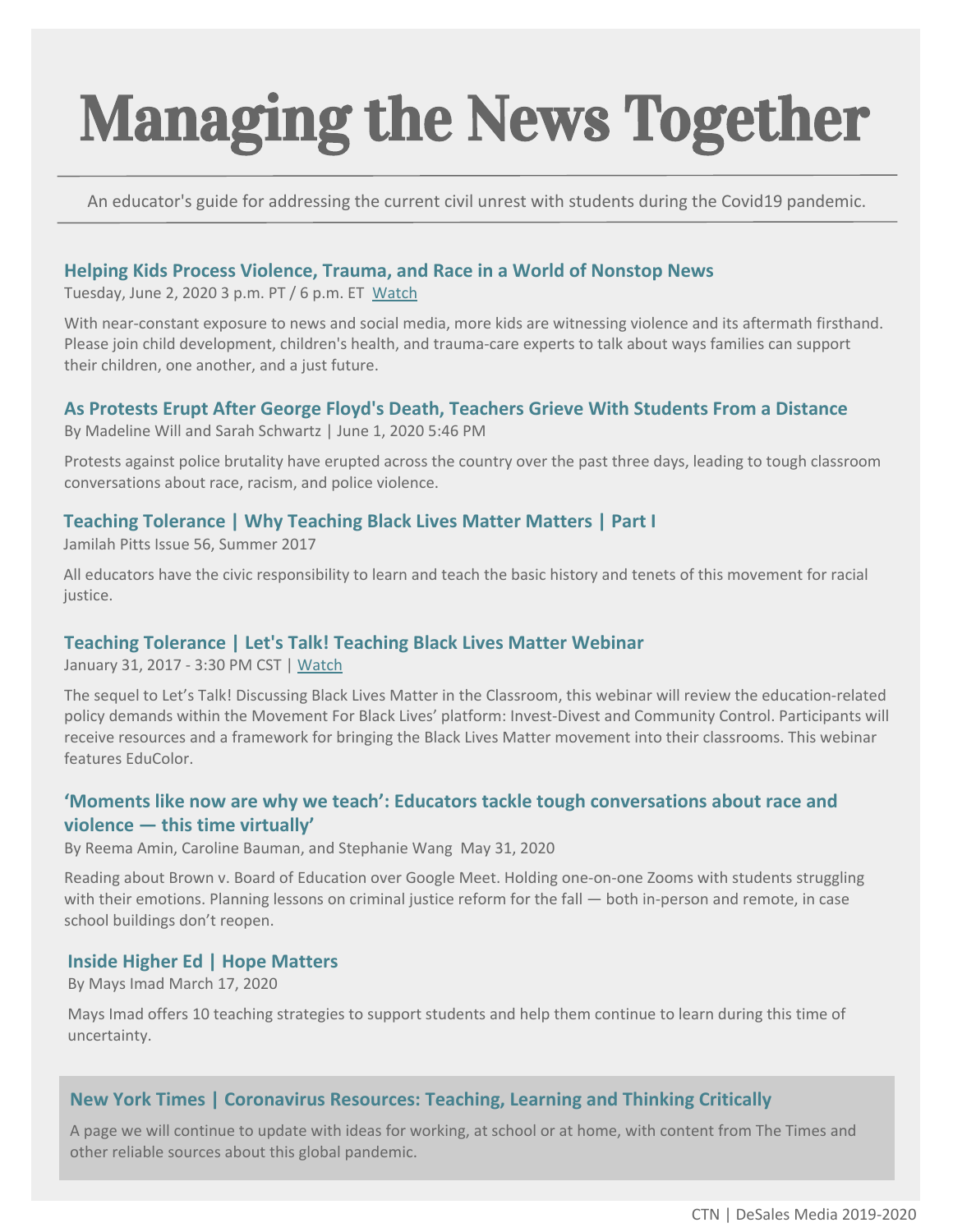## WORDS FROM THE POPE

Comments from Pope Francis on racism and civil unrest in America during the Covid19 pandemic

#### **[Pope Francis assures Americans and US Bishops of his prayer during unrest](https://www.vaticannews.va/en/pope/news/2020-06/pope-francis-calls-archbishop-gomez-usa-solidarity-amid-protests.html)**

By Fr. Benedict Mayaki, SJ

Pope Francis calls the president of the US Bishops' Conference, Archbishop José Gomez, with a message of solidarity and encouragement, amid protests in the US sparked by the death of George Floyd.

#### **[Amid mounting protests in the US, Pope Francis calls for unity in diversity](https://religionnews.com/2020/06/01/amid-mounting-protests-in-the-us-pope-francis-calls-for-unity-in-diversity/)**

June 1, 2020 By *[Claire Giangravé](https://religionnews.com/author/cgiangrave/)*

VATICAN CITY (RNS) — During a Mass this Sunday (May 31) celebrating Pentecost, when Christians believe the Holy Spirit descended on Jesus' apostles, Pope Francis called on faithful to be bringers of unity at a time when the world seems rife with division.

#### **[Pope Francis Addresses George Floyd's Death: 'We Cannot Tolerate...Racism'](https://www.forbes.com/sites/lisettevoytko/2020/06/03/pope-francis-addresses-george-floyds-death-we-cannot-tolerate-or-turn-a-blind-eye-to-racism/#539b1de86fd4)**

#### Jun 3, 2020 By *Lisette Voytko*

Pope Francis, the leader of the Catholic Church, made his first public remarks on George Floyd's death during a Wednesday prayer at the Vatican, in a short address that condemned "the sin of racism" and violence witnessed at protests across the U.S.

#### **[Homily Of His Holiness Pope Francis](http://www.vatican.va/content/francesco/en/homilies/2020/documents/papa-francesco_20200531_omelia-pentecoste.html)**

Sunday, 31 May 2020

"There are different kinds of spiritual gifts, but the same Spirit" (1 Cor 12:4), as the Apostle Paul writes to the Corinthians. He continues: "There are different forms of service, but the same Lord; there are different workings but the same God who produces all of them in everyone" (vv. 5-6)..."

#### **[Pope Prays for U.S., Calls Racism a Pro-Life Issue | from his weekly General Audience](https://thetablet.org/pope-prays-for-u-s-calls-racism-a-pro-life-issue/)**

Wednesday, June 3rd, 2020 By *Carol Glatz*

VATICAN CITY (CNS) — Observing with great concern the social unrest unfolding in the United States, Pope Francis said no one can claim to defend the sanctity of every human life while turning a blind eye to racism and exclusion.

### **[Brooklyn Diocese Pastors Call For Unity Amidst Protests Following Death Of George Floyd](https://netny.tv/episodes/currents/brooklyn-diocese-pastors-call-for-unity-amidst-protests-following-death-of-george-floyd/)**

Monday, June 1st, 2020 By *Jessica Easthope*

There weren't any protesters at Barclays Center the afternoon of June 1, but it has been a central place in Brooklyn for thousands of demonstrators. Unfortunately, some protests have turned violent and stores in the Prospect Heights neighborhood have been looted.

*"We cannot tolerate or turn a blind eye to racism and exclusion in any form and yet claim to defend the sacredness of every human life."* 

CTN | DeSales Media 2019-2020